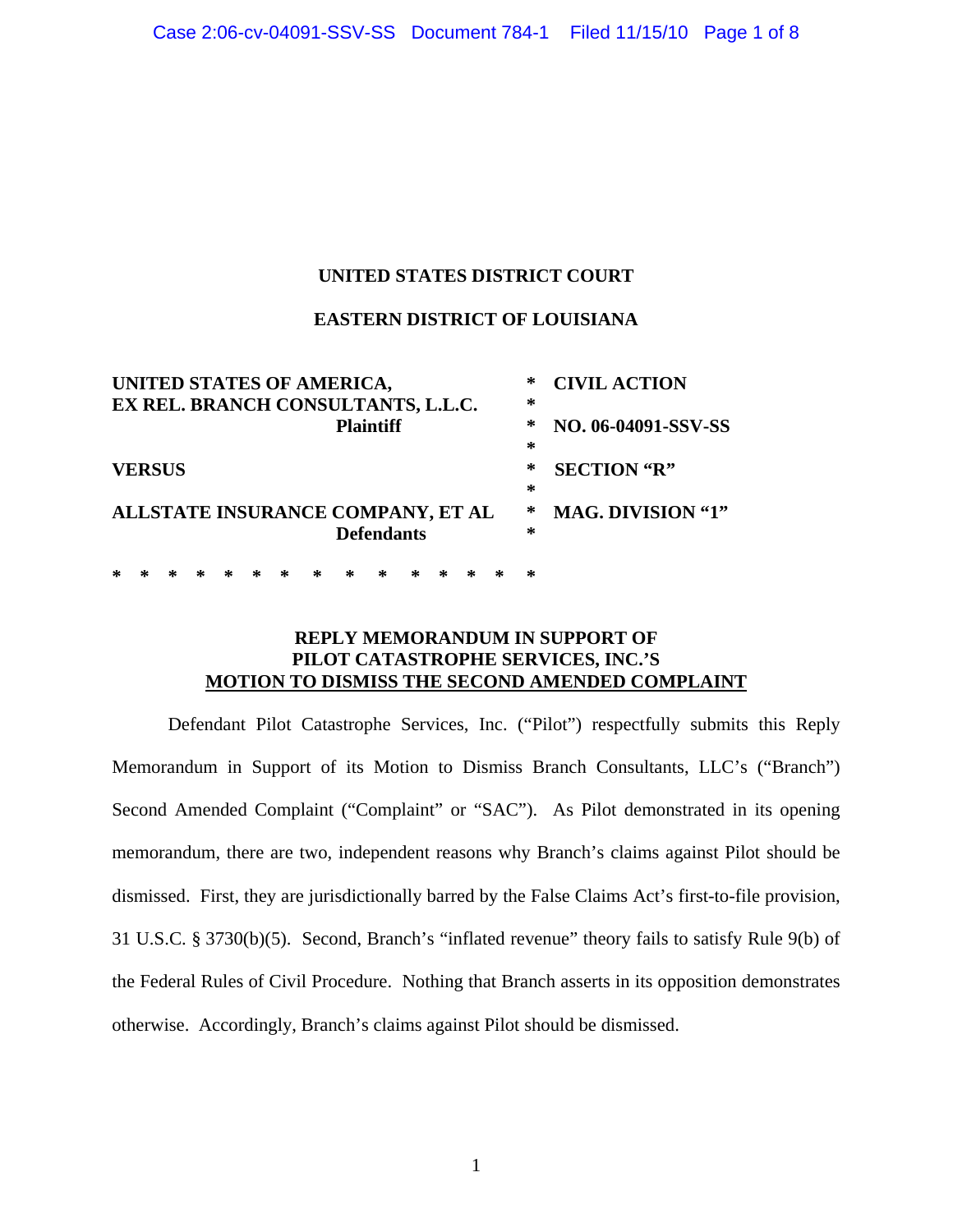## **I. The First-To-File Bar Precludes Branch From Proceeding Against Pilot**

The Fifth Circuit could not have been more clear: if an earlier-filed action "pertain[s] to. . . a narrow or readily-identifiable group of potential wrongdoers," its bars a later action against those potential wrongdoers – even if not specifically named or identified in the earlier action – pursuant to the first-to-file provision of the FCA. *United States ex rel. Branch Consultants v. Allstate Ins. Co.*, 560 F.3d 371, 380 (5th Cir. 2009). *See also* 31 U.S.C. § 3730(b)(5) (first-tofile rule). Here, defendant Pilot was easily among the readily-identifiable group of potential wrongdoers identified in the earlier-filed action of *United States ex. rel. Rigsby v. State Farm Ins. Co.*, No. 1:06-CV-433 (S.D. Miss. Apr. 26, 2006) ("*Rigsby*"). As a result, Branch's instant claims against Pilot must be dismissed.

Just like Branch attempts to do here, the *Rigsby* relators – the first relators to the courthouse – alleged that Allstate Insurance Company ("Allstate") engaged in fraud against the federal government by shifting wind losses to flood losses on insurance claims and by fraudulently inflating revenue by directing their co-conspirators to "hit the limits" of flood coverage. (*See Rigsby* Compl., Ex. A to Pilot's Mtn. (Doc. No. 682), ¶¶ 1, 10-13, 33, 83-89, 90- 95, 96-105, 106-116.) The *Rigsby* relators, while not specifically naming Pilot as a defendant or otherwise mentioning Pilot by name, repeatedly and clearly identified Allstate's adjuster – *i.e.*, Pilot – as a co-conspirator throughout their complaint:

- Allstate *and its adjuster "conspired . . . to adjust the losses in the Hurricane Katrina area*," *id.* ¶ 98(a) (emphasis added);
- "[f]alse statements [were made by] *adjusters* reflecting findings of flood damage when the real structural damage had been caused by wind, or rain," *id.* ¶ 92(c) (emphasis added);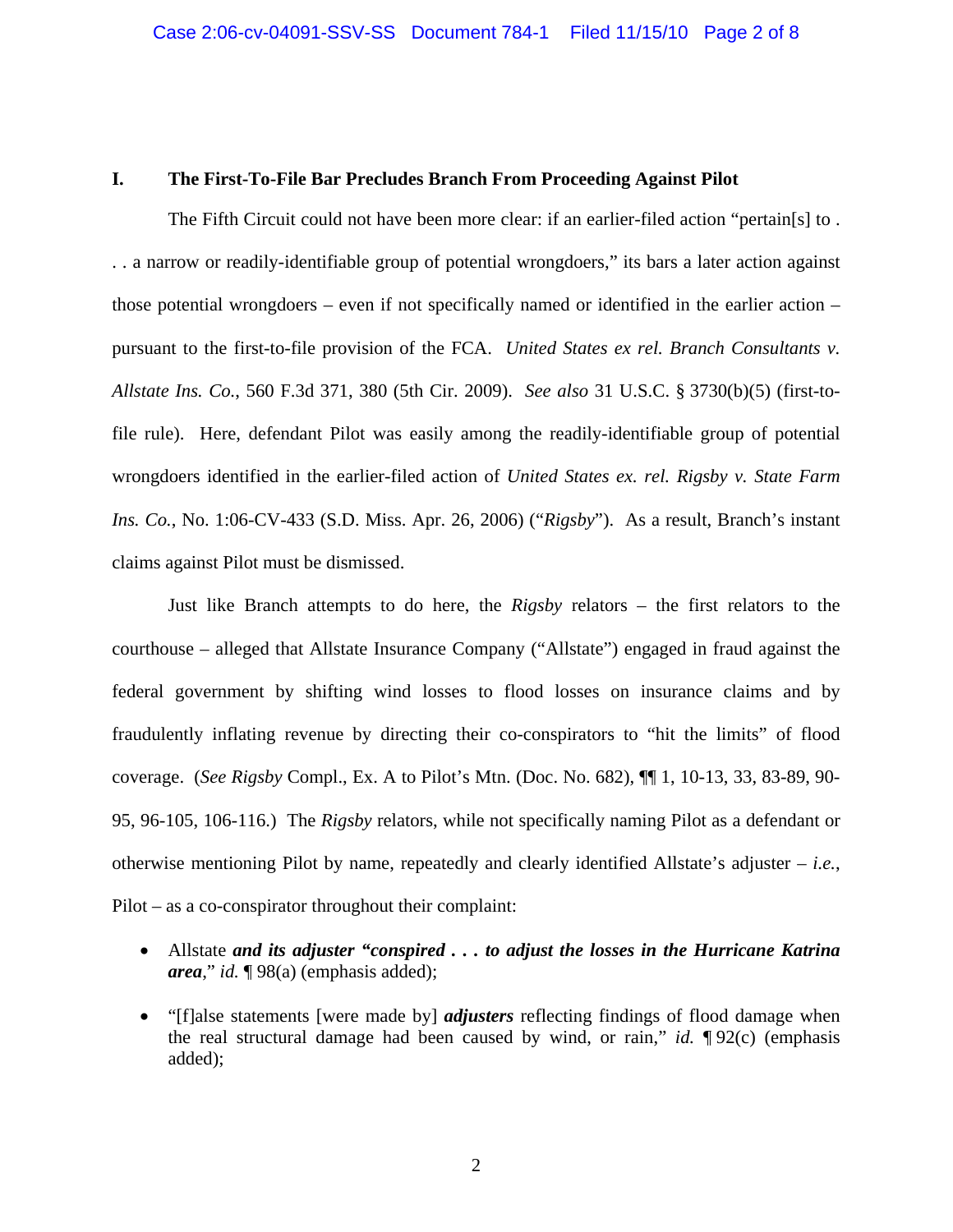- "[d]amage to property that was more properly reflected as wind damage, and structural damage due to wind and flying debris was characterized *in adjusters' reports* as 'flood damage' even though it did not meet the definition of 'flood,'" *id.* ¶ 86(a) (emphasis added);
- *"adjusters* were told, when *adjusting* claims involving flood insurance, to 'hit the limits' regarding the flood coverage," *id.* ¶ 78 (emphasis added);
- the insurance companies "*acting through their . . . independent contractors*" *i.e.*, *the adjusters and engineers* – "knowingly presented claims for payment of flood damage," *id.* ¶ 84 (emphasis added); and
- the insurance companies "*and their co-conspirators [i.e., the adjusters]* acted with the intent to deceive and defraud the United States Government," *id.* ¶ 102 (emphasis added).

Further, as Branch itself alleges, Pilot was Allstate's "exclusive or near-exclusive adjuster" in connection with Hurricane Katrina. (SAC ¶ 24.) Thus, Pilot was clearly within the "narrow or readily-identifiable group of potential wrongdoers" identified by the *Rigsby* action. *Branch*, 560 F.3d at 380. As a result, the government was on notice of Branch's claims against Pilot, and Branch should be barred from proceeding against both Allstate and Pilot under the first-to-file provision.<sup>1</sup>

Predictably, Branch does not address the merits of this argument in its opposition to Pilot's Motion to Dismiss. Rather, Branch wrongly contends that the Fifth Circuit already considered and rejected Pilot's first-to-file argument. (Branch's Opp. at 3-5). It did not. Indeed, the Fifth Circuit did not at all address the role that Pilot plays in this case and it made no direct statement about Pilot in its opinion. Had it done so, the Fifth Circuit clearly would have dismissed Pilot.

1

<sup>&</sup>lt;sup>1</sup> Pilot incorporates the arguments asserted by Allstate as to why the Fifth Circuit's first-to-file decision as to Allstate remains the correct decision under present circumstances.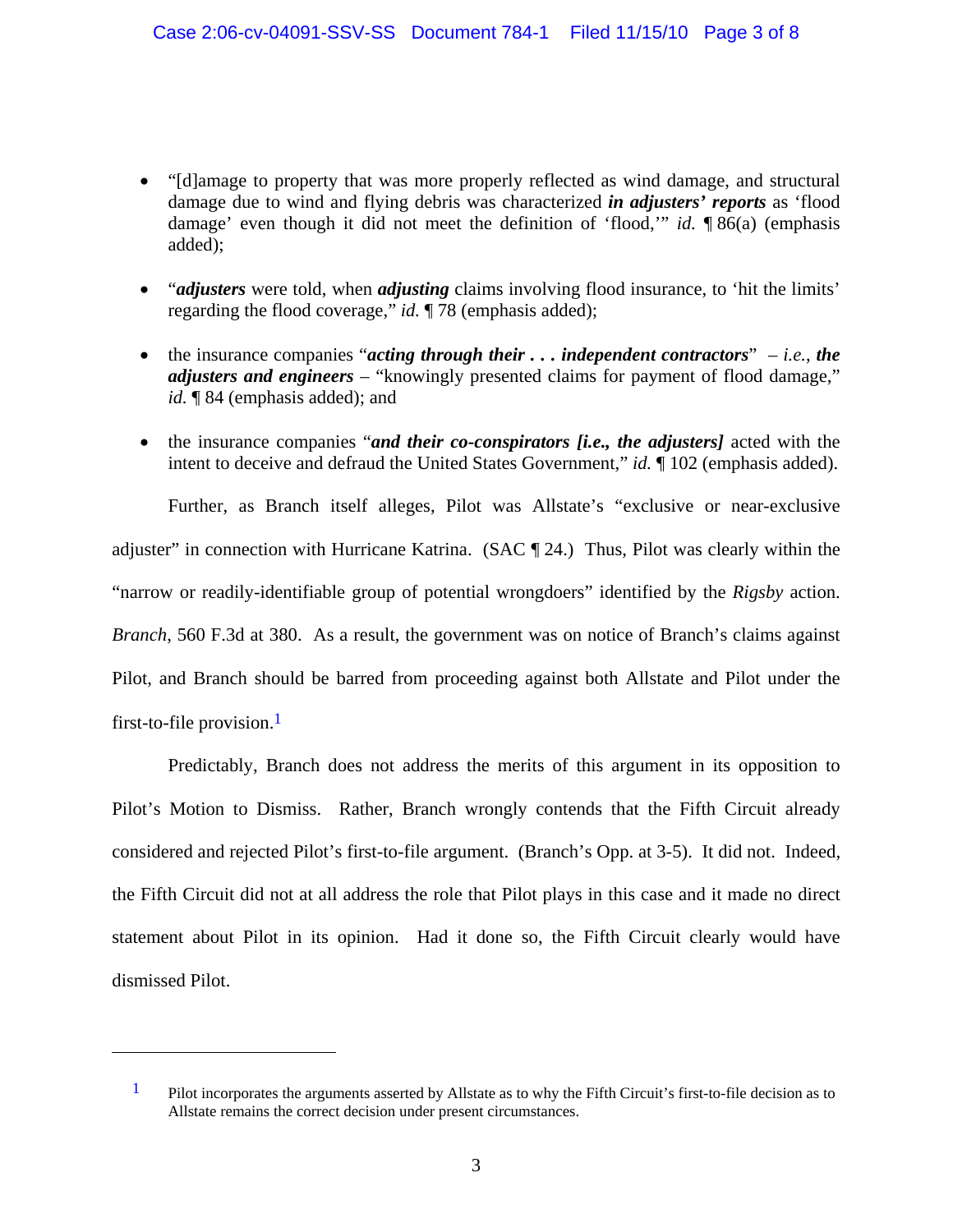Instead, the Fifth Circuit focused in its opinion on whether Branch's claims in this action were barred as to the parties *specifically named* as defendants in *Rigsby* (Allstate and State Farm), to which the Fifth Circuit answered that they were; and whether Branch's claims against the *industry* of ninety-one other WYO insurers that were *not named or identified* in *Rigsby* (and their unreferenced adjusters) were also barred, to which the Fifth Circuit answered "no." The Fifth Circuit simply did not address the role of Pilot or Crawford and Company, the two adjusters identified by the *Rigsby* action, which are alleged to be the exclusive or near exclusive adjusters of Allstate and State Farm, the two defendant insurers actually named in *Rigsby* and which the Fifth Circuit found should be dismissed*.* Indeed, unlike any of the ninety-one other insurers not named in *Rigsby* (or the adjusters for those insurers), Pilot and Crawford were identified in *Rigsby* as "co-conspirators" that worked on the same "sites" as Allstate and State Farm, the defendant insurers for which they provided adjusting services. *See, e.g.*, *Branch*, 560 F.3d at 380 (first-to-file bar should apply to defendants that, although not named in earlier suit, allegedly "conspired or acted in concert" with named defendants or "work[ed] together on a particular site" with named defendants). As a result, Pilot and Crawford clearly fell within the group of "narrow or readily-identified potential wrongdoers" identified in *Rigsby*. 2

The Fifth Circuit's lack of focus as to Pilot is demonstrated by its finding with respect to the "other defendants," where it held that the first-to-file bar could not apply to the "other defendants" because it would be difficult to argue that *Rigsby* placed the government on notice of fraud by all of the *ninety-one other WYO insurers* involved with Hurricane Katrina and their

 $\overline{a}$ 

<sup>&</sup>lt;sup>2</sup> Tellingly, Branch – in deciding not to try to pursue its claims against State Farm – also decided not to pursue its claims against Crawford and Company, State Farm's alleged adjuster.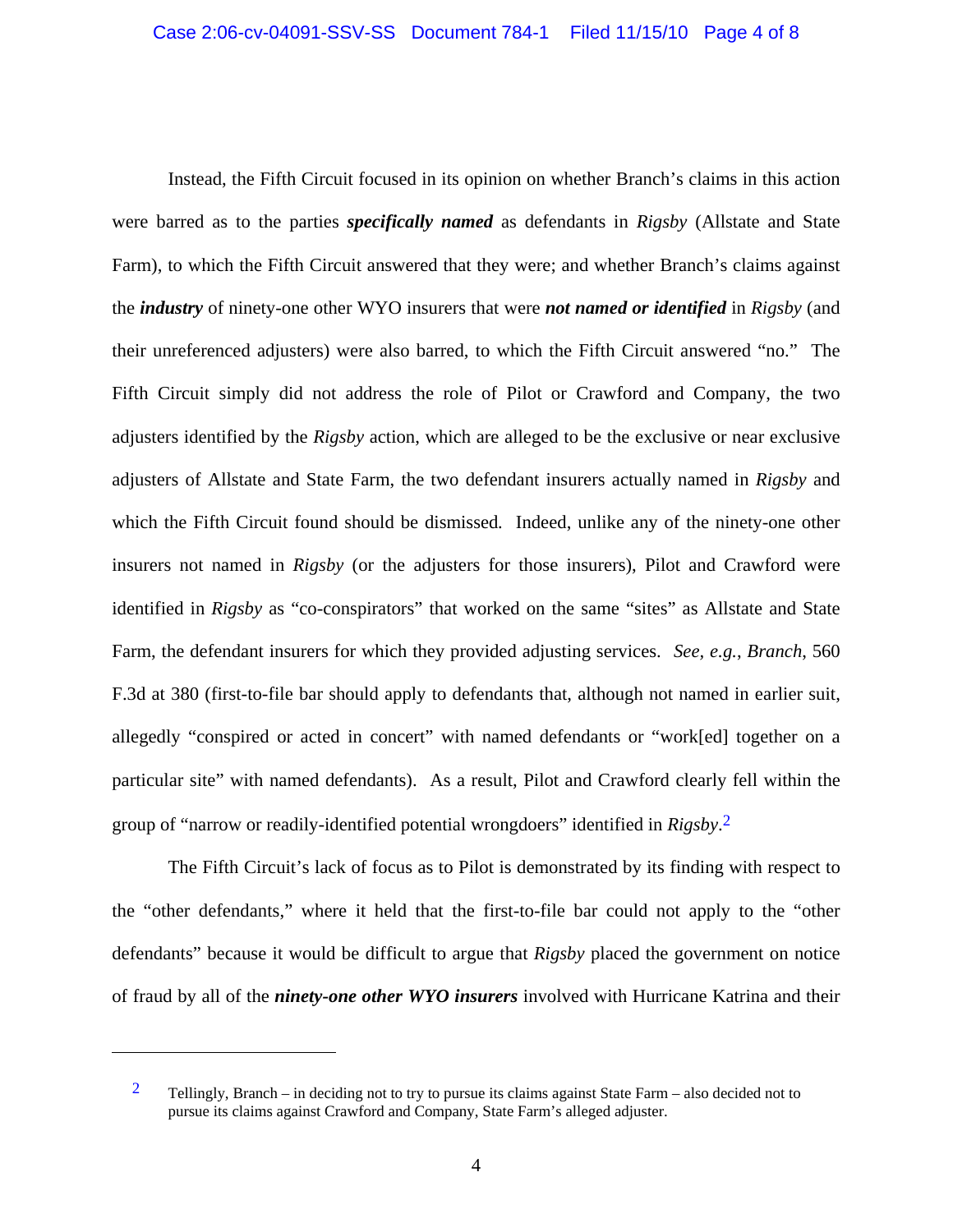adjusters. *Branch*, 560 F.3d at 380 ("Thus, *Rigsby* tells the government nothing about which of the *ninety-one other WYO insurers* (and adjusting firms working for or with those insurers), if any, actually engaged in any fraud.") (emphasis added); *id.* ("[F]orcing the government to . . . wad[e] through the records of *ninety-one WYO insurers* . . . would completely undermine the enforcement component of the FCA's *qui tam* provisions") (emphasis added).

The Court simply did not focus on the issue of Pilot, who, as Allstate's "exclusive or near exclusive" adjuster, was alleged to have co-conspired with Allstate, specifically named in *Rigsby*. In other words, Pilot stands in a totally different position – as an alleged co-conspirator of one of the parties named and identified in *Rigsby* – than the rest of the "other defendants." It is easy to argue that as Allstate's alleged co-conspirator, as asserted in *Rigsby*, Pilot was among the "narrow or readily-identifiable group of potential wrongdoers" identified in *Rigsby*. As a result, Branch's claims against Pilot are subject to dismissal under the standard articulated by the Fifth Circuit.

Nor is Branch correct in asserting that Pilot's raising this issue – without substantive response from the Fifth Circuit – in a Petition for Rehearing determines the instant motion. Pilot was correct in raising this issue before, and a Panel's summary denial of rehearing does not provide any guidance or precedential weight. *Alpha/Omega Ins. Serv. Inc. v. Prudential Ins. Co. of Am.*, 272 F.3d 276 (5th Cir. 2001) (denial of motion for rehearing has no precedential effect); *see also Luckey v. Miller*, 929 F.2d 618, 622 (11th Cir. 1991) (summary denial of rehearing "is insufficient to confer any implication or inference regarding the court's opinion relative to the merits of a case").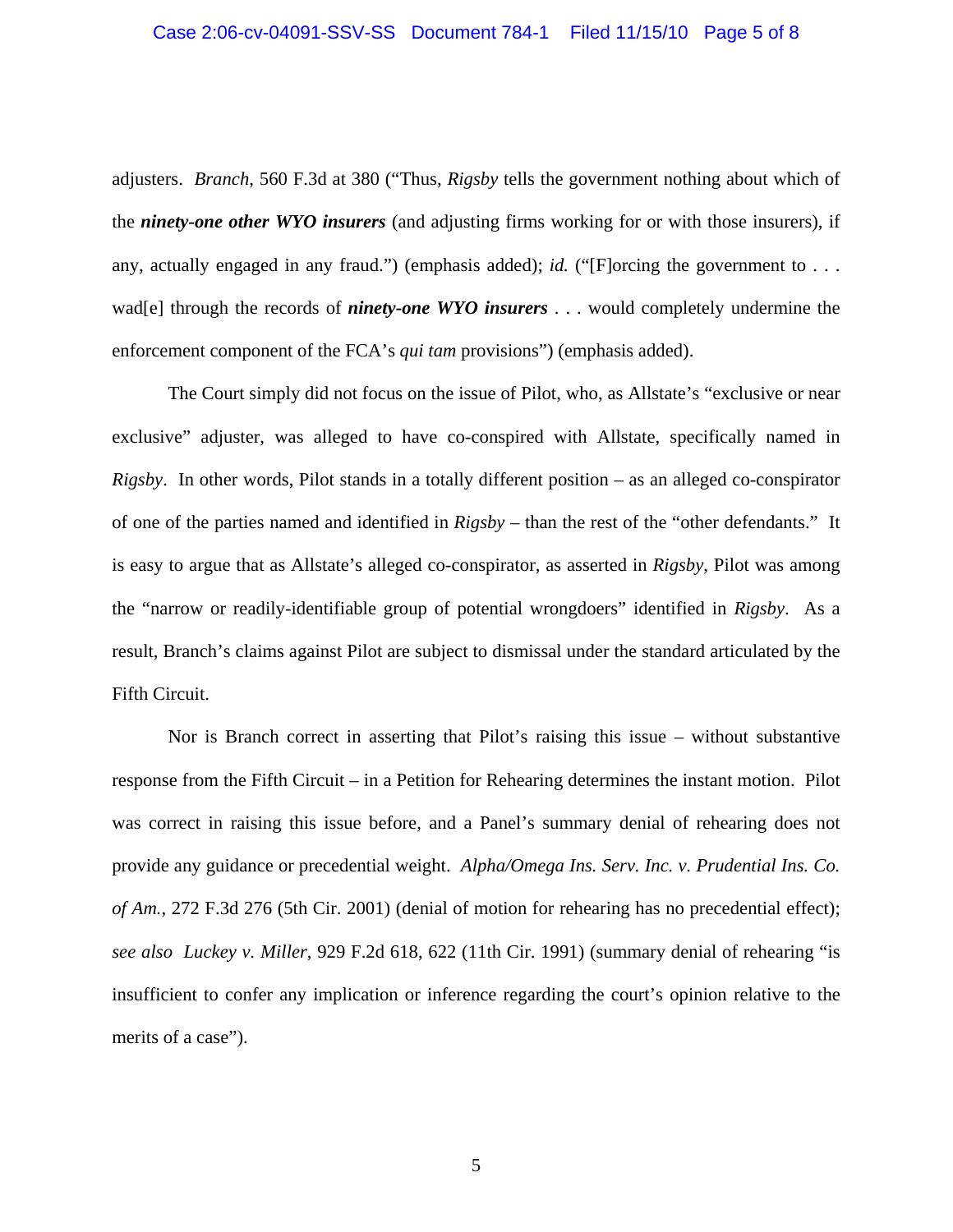In sum, the law and language from the Fifth Circuit's decision in this case demonstrates that Pilot should be dismissed from this action. The Fifth Circuit affirmed the dismissal of Allstate – for whom Pilot allegedly provided "exclusive or near exclusive" adjusting services – and held that if a first-filed complaint includes allegations regarding a "narrow or readily identifiable group of potential wrongdoers," latter actions against those potential wrongdoers must be dismissed. Pilot – as Allstate's alleged "exclusive or near exclusive adjuster" – was clearly one of those alleged potential wrongdoers identified by *Rigsby*.

# **II. Branch's "Inflated Revenue" Theory Should Also Be Dismissed Pursuant to Rule 9(b)**

Additionally, even if the Court declines to dismiss Branch's case against Pilot on first-tofile grounds, Branch's "inflated revenue" claims should be dismissed pursuant to Rule 9(b) of the Federal Rules of Civil Procedure. Despite hemming and hawing in its opposition brief, Branch has not – and cannot – provide any particularity in support of its "inflated revenue" allegations against Pilot. Branch does not provide one example, for instance, of Pilot using "inflated prices" or ordering the replacement of undamaged property, which is the heart of this new theory. (SAC ¶ 17.) Indeed, Branch only identifies *one property* that it claims Pilot provided adjustment services for, and it provides absolutely no details about how Pilot used "inflated prices" with respect to that (or any other) property or ordered the replacement of undamaged property. (*Id.* ¶ 22.) Neither Branch's First Amended Complaint nor its Second Amended Complaint provides the name of a single Pilot employee who allegedly engaged in this conduct. And there is not one date – or any other details whatsoever – to support Branch's allegation that Pilot submitted false claims to the government, either on its own or through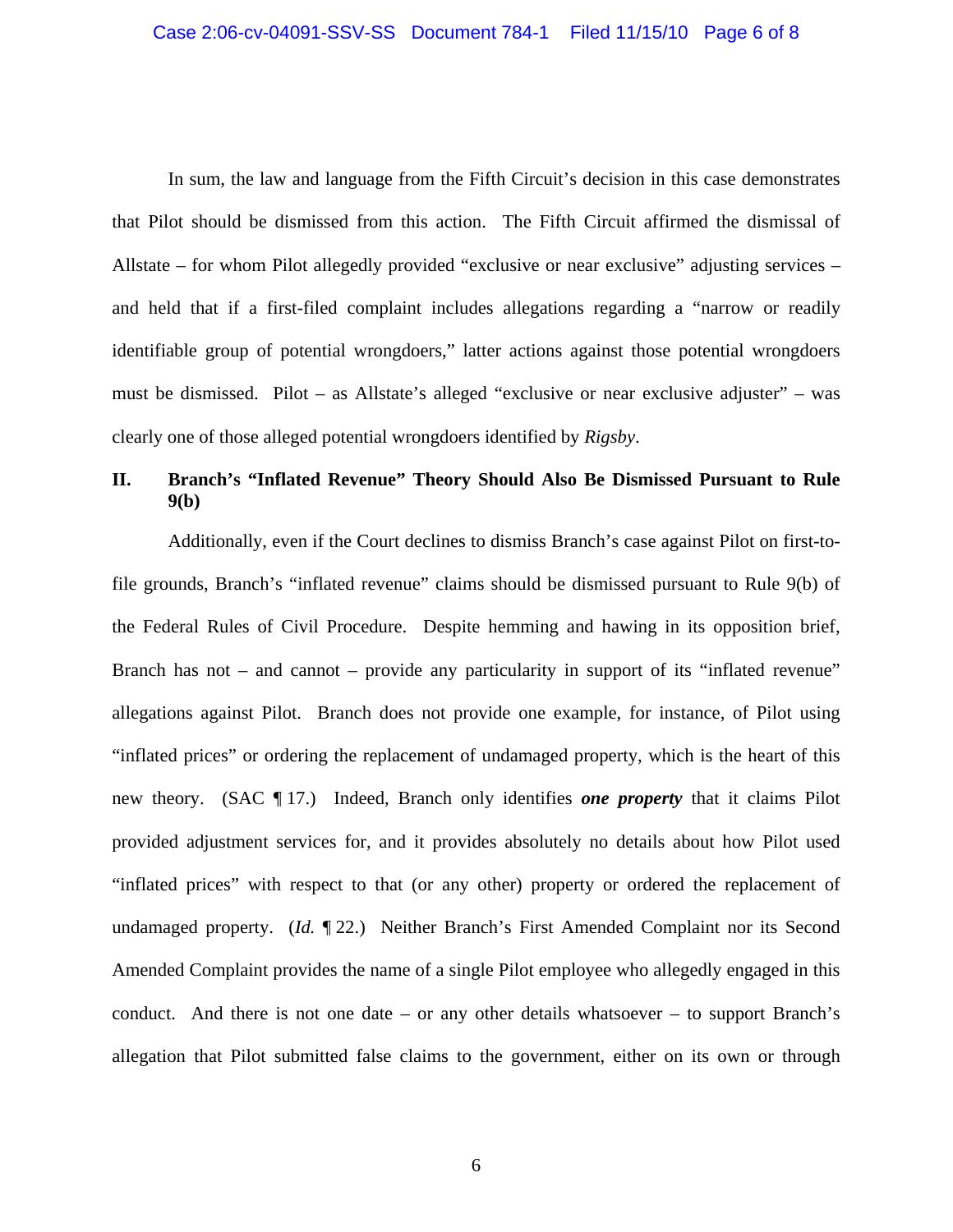Allstate, for which Pilot allegedly provided adjusting services. These allegations utterly fail to satisfy Rule 9(b).

#### **III. Conclusion**

For the reasons set forth above and in Pilot's opening brief, Pilot respectfully requests that the Court dismiss Branch's claims against Pilot with prejudice. The totality of Branch's case against Pilot is barred by the first-to-file provision, and Branch has failed to satisfy Rule 9(b) with respect to its "inflated revenue" theory.

Respectfully submitted,

## *CHOPIN, WAGAR, RICHARD & KUTCHER, LLP*

 By: */s/ Robert A. Kutcher*  **ROBERT A. KUTCHER** (LSBA #7895)  **NICOLE S. TYGIER** (LSBA #19814) Two Lakeway Center, Suite 900 3850 North Causeway Boulevard Metairie, Louisiana 70002 Telephone: (504) 830-3838

*GIBSON, DUNN & CRUTCHER LLP*   **TIMOTHY J. HATCH (CA Bar #165369)** 333 South Grand Avenue Los Angeles, California 90071-3197 Telephone: (213) 229-7000

*CROSBY LAW FIRM PC*  **JAMES H. CROSBY (AL Bar #ASB-7501-R61)**  6404 Hillcrest Park Court Mobile, Alabama 36695 Telephone: (251) 476-3000

*Attorneys for Defendant, Pilot Catastrophe Services, Inc.*